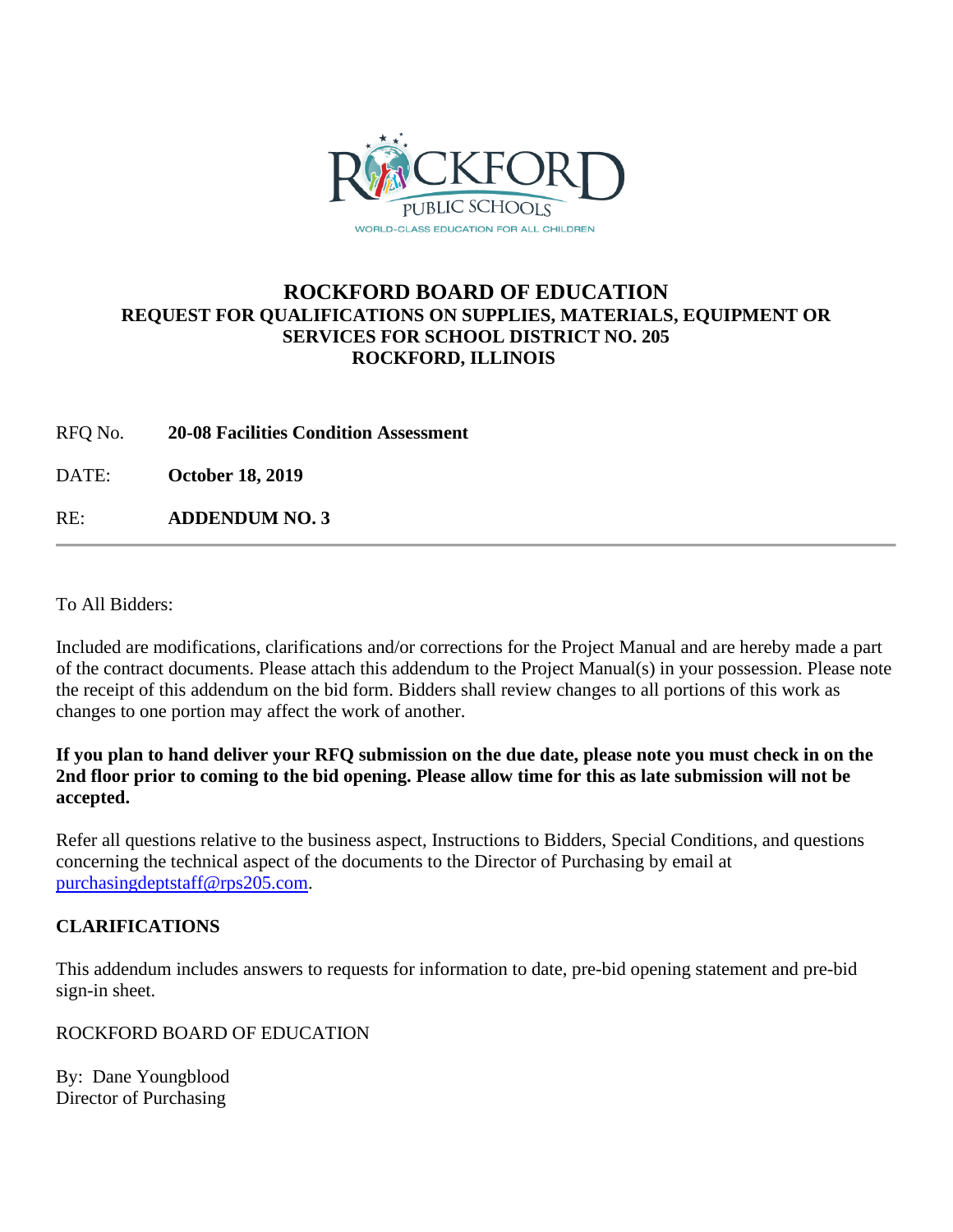### **CLARIFICATIONS**

Below is a list of requests for information to date and corresponding responses.

- 1. Are background checks required to be completed before we submit our response? Background checks will be completed after a firm is selected.
- 2. Is it necessary to be present in the State of Illinois to have the background check completed? No, information can be sent to the school.
- 3. If a firm has an alternate solution (i.e. database, or software system) to SchoolDude and/or NetRequest, may it be proposed as an optional service? Alternate solutions may be proposed.
- 4. Are you looking for the Architect to be "the lead" or does it not matter as long as there is a licensed architect on the team? Does not matter as long as there are licensed architects and engineer on the team.
- 5. Will you accept similar building types as equal to school experience, or will school experience be more heavily weighted in the matrix? Similar experience is acceptable.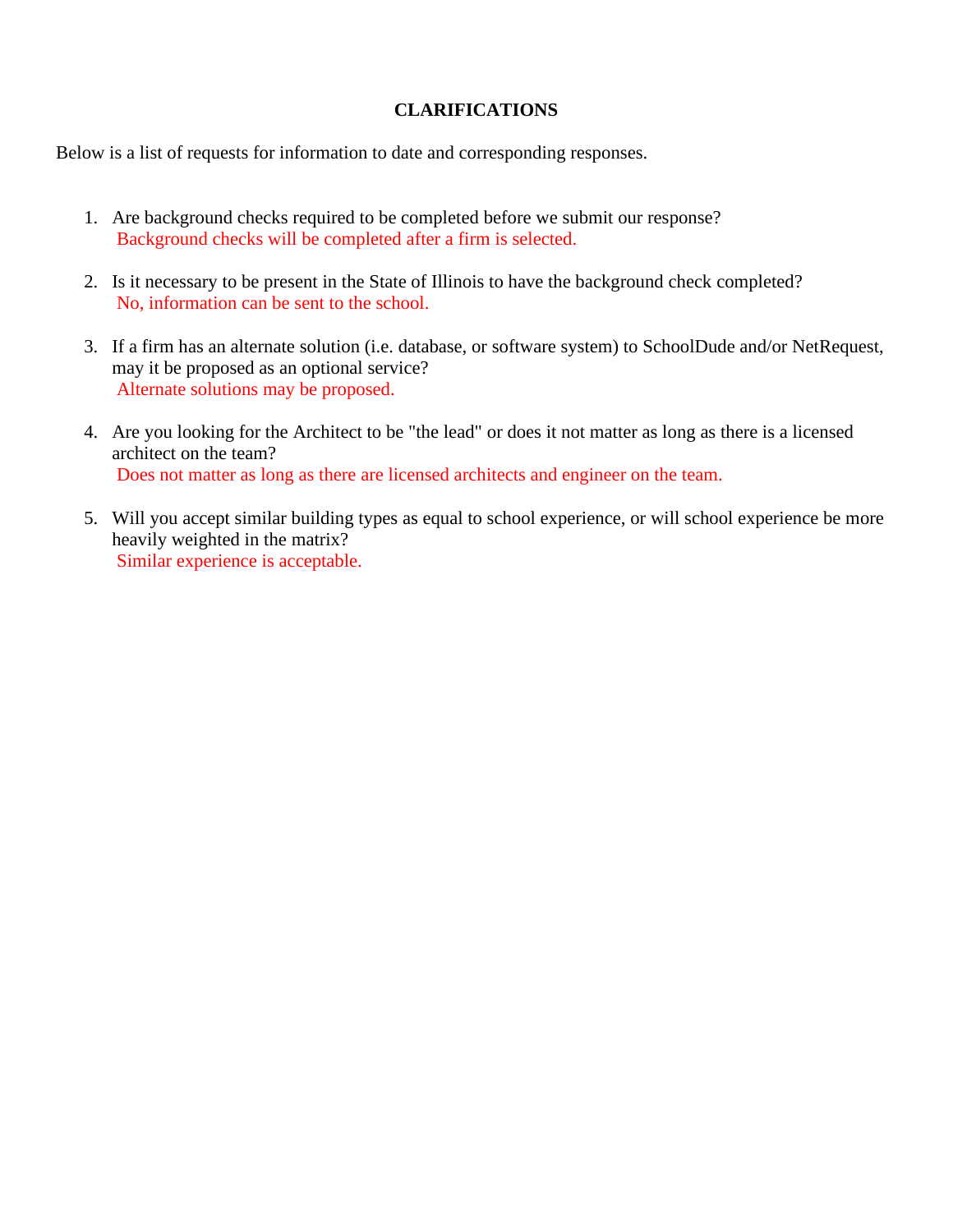### PRE-BID CONFERENCE OPENING STATEMENT

Welcome to the mandatory pre-bid conference for RFQ 20-08 Facilities Condition Assessment for the **Rockford Public Schools.** 

The purpose of this meeting is to receive input, comments, questions, clarifications and suggested changes relative to this solicitation. As a reminder, the only acceptable changes to the Bid/RFP are formal Addendums published by the RPS Purchasing department. Additionally, the Addendum may address other issues identified by the School District.

The goal of today's meeting is to increase your knowledge of the solicitation as it is written and provide an information mechanism in which you may advise the School District of any changes it should make. Consequently, any changes you wish the Rockford Public Schools to consider must be submitted in writing to the Purchasing department before the deadline as expressed in the solicitation.

We will try to answer as many of the questions as possible. If we cannot answer a question today, we will defer that answer to the published Addendum. Additionally, minutes from this pre-bid conference will be published in the Addendum.

- > Bid Opening is scheduled for Tuesday, October 29, 2019 at 2:00 pm Rockford Board of Education, 6th floor Conference Room. Late bids will not be accepted. Faxed or emailed bids will not be accepted.
- $\triangleright$  Board Approval December 10, 2019.
- $\triangleright$  Bid RFI Procedures All written correspondence during the bid process MUST be sent to Dane Youngblood, Director of Purchasing, via email at PurchasingDeptStaff@rps205.com. Last RFI will be accepted until October 21, 2019 at 12 pm. Last addendum will be issued by October 24, 2019 at 4:30 pm.
- $\triangleright$  Addendums will be emailed to all attendees at the pre-bid conference, posted on the RPS website and Demand Star.
- > PLEASE reference the REQUIRED FORMS CHECK LIST for all documents that must be submitted with your bid offer form. All forms must be properly completed, signed and submitted or your bid will be deemed non-responsive.